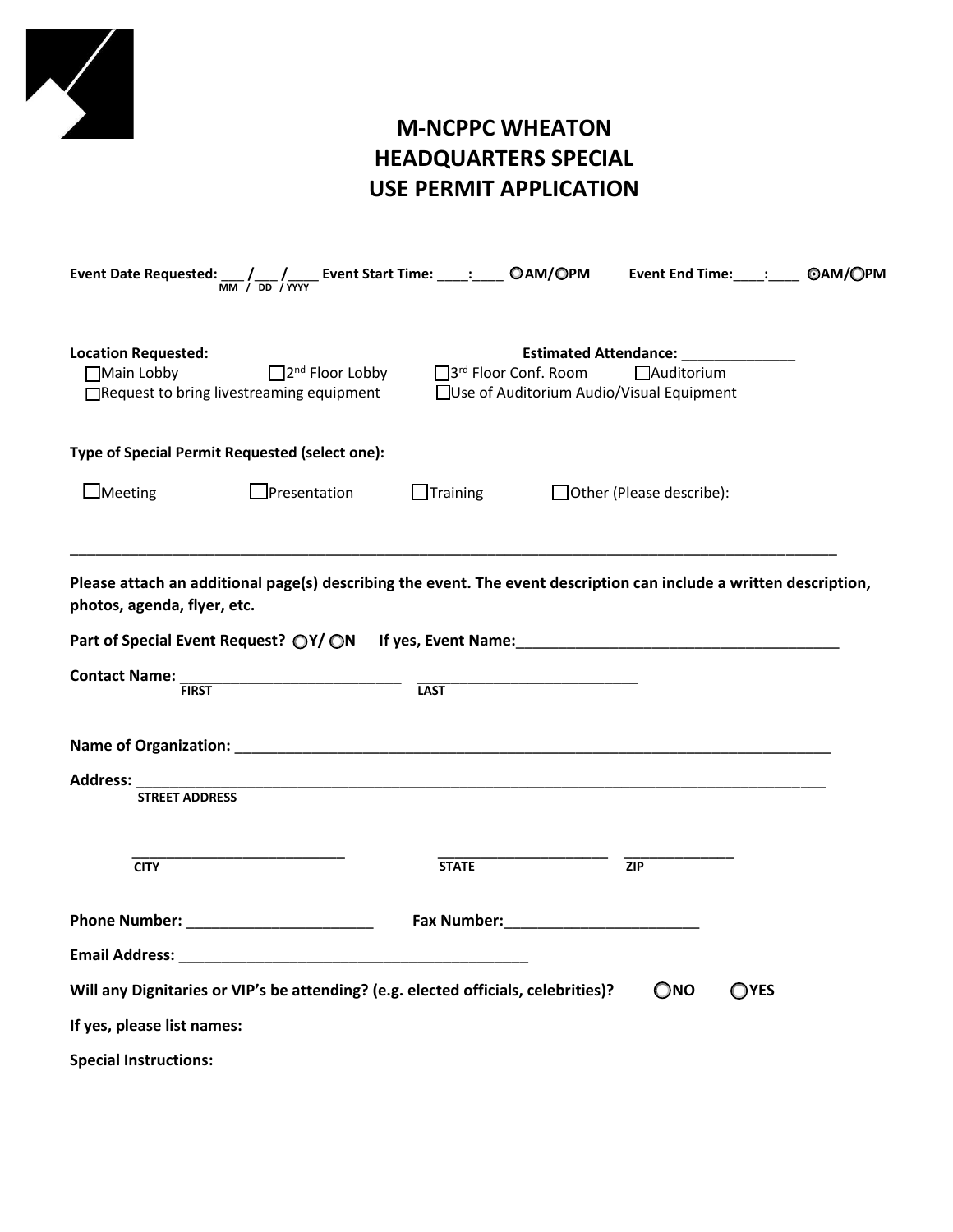

# **Guidelines for External Customers Use of M‐NCPPC Wheaton Headquarters Permitted Areas**

The Wheaton Headquarters (HQ) facility at 2425 Reedie Drive is owned and operated by The Maryland‐National Capital Park and Planning Commission (M‐NCPPC). This facility is **not** a Montgomery County Government‐owned or operated facility. Event/meeting organizers must comply with all M‐NCPPC rules and regulations and with all municipal, state, and federal laws and regulations, and are responsible for ensuring the compliance of all event participants and spectators. Specific guidelines for special event use/rental of the Wheaton HQ facility must also be followed and are outlined below. Any users found to be in violation of the guidelines or regulations will be subject to all applicable fines and penalties, including the immediate closing of the event and loss of future permitting and use privileges.

The Permitted Areas in this facility are those spaces which may be used for approved purposes and are detailed below. Use of these spaces requires advanced approval through the M‐NCPPC Park Permit process.

| <b>Permitted Area Name</b>  | <b>Location</b>                            | <b>Maximum Capacity</b> | <b>IT/AV Support</b>                                  |
|-----------------------------|--------------------------------------------|-------------------------|-------------------------------------------------------|
| Main Lobby                  | <b>First Floor</b>                         | 100 Standing            | Not available                                         |
| 2 <sup>nd</sup> Floor Lobby | 2 <sup>nd</sup> Floor (Outside Auditorium) | 100 Standing            | Not available                                         |
| Auditorium*                 | $2nd$ Floor                                | 200 Seated              | See Audio/Visual (AV)/IT<br>Additional fee will apply |
| 3rd Floor Conference Room   | 3rd Floor (03-202)                         | 36 Seated               | WiFi                                                  |

\*Reduced maximum capacity for tabled events

No food or drink allowed in Auditorium

#### **General**

- Uses of the Permitted Areas must be appropriate for an office-building setting and include meetings or conferences of professional organizations, community non‐profits, and for government use. Political events are not permitted at this facility and approval of any event is at the sole discretion of M‐NCPPC.
- All requests for use of Permitted Areas must be made at least 30 calendar days prior to the desired event date.
- The permitted days/hours of rental use of the facilities at Wheaton HQ are 9am to 11pm. Standard business hours are considered 9am to 5pm, Monday through Friday. Events/meetings scheduled for the evening must begin by 6pm. Due to scheduled M‐NCPPC meetings, events may not be scheduled on Wednesdays or Thursdays.
- Events/meetings scheduled outside of standard business hours may be subject to additional staffing and security fees. More information on this can be found in the Staff and Security section below.
- Permitted Area rental rate(s) are as follows. Auditorium audio/visual services require an additional fee:

| <b>Permitted Area Name</b>              | <b>Government Agency</b><br>per hour rate | In-County (Non-Government)<br>per hour rate | Out-of-County/For-Profit<br>per hour rate |
|-----------------------------------------|-------------------------------------------|---------------------------------------------|-------------------------------------------|
| Main Lobby                              | \$75.00                                   | \$100.00                                    | \$150.00                                  |
| 2 <sup>nd</sup> Floor Lobby             | \$50.00                                   | \$75.00                                     | \$125.00                                  |
| Auditorium                              | \$75.00                                   | \$100.00                                    | \$150.00                                  |
| 3rd Floor Conference Room<br>$(03-202)$ | \$25.00                                   | \$30.00                                     | \$50.00                                   |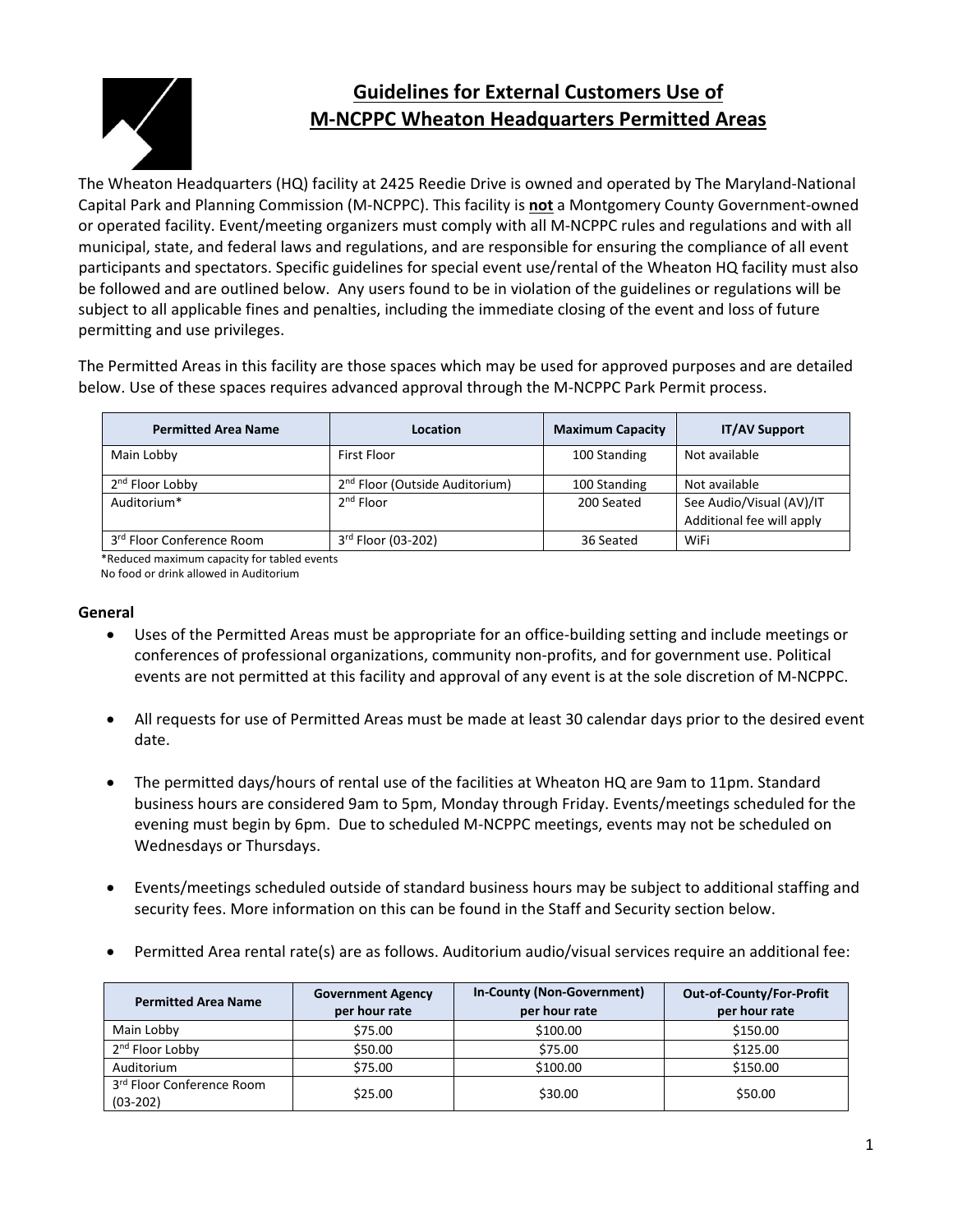- The M-NCPPC Park Permit Office will determine whether a security deposit is required for a permitted event. Security deposits may range from \$500 ‐ \$2,000.
- The permit entitles the special event organizer (permitholder) to use the Permitted Area(s) in the facility only for the dates and times indicated on the permit, which is inclusive of set-up and clean-up time.
- Permitholder must have the permit on-site during the permitted activity. The permit must be shown to M-NCPPC personnel upon request. Areas not listed on the permit are not included in the reservation.
- The permit is for the sole use of the group or individual named on the permit contract and is not transferable.
- M‐NCPPC reserves the right to cancel this permit with as much notice as is practicable.
- Facility reservation cancellations by the permitholder must be submitted in writing at least 7 calendar days prior to the date of the event and a fee of \$50 is required at the time of the request. Reservation changes must be submitted in writing at least 7 calendar days in advance of the permitted date and a fee of \$50.00 is required for each change. Cancellation and Change requests can be submitted via email to parkpermits@montgomeryparks.org
- If the desired location is deemed unsuitable for the proposed activities in a rental request, staff will work with the requestor to identify an alternate space (Permitted Area), subject to availability.
- Rental of the Wheaton HQ auditorium includes use of the chairs (Estimated Qty: 200) but does not include use of the Planning Board dais. This space also includes approximately (8) eight six‐foot rectangular tables that can be used by permitholders.
- $\bullet$  The 3<sup>rd</sup> Floor Conference Room spaces include chairs and conference tables.
- M‐NCPPC does not provide additional tables and chairs beyond what is available in the Permitted Area. The permitholder is required to rent tables and chairs to accommodate an event in either lobby space or to supplement additional chair/table needs in the in the Auditorium or 3rd Floor Conference Rooms. Delivery and set-up must be coordinated with the Park Permit Office and Building Manager in advance.

## **Staff and Security**

- All events/meetings are required to have a Park Staff person on-site for the duration of the event, including setup and cleanup time. If an event is held outside of standard business working hours, a Park Staff person will need to be scheduled to be on‐site and additional fees will apply.
- All events/meetings are required to have one Park Police Officer on duty in the building for the duration of the event including set up and clean up time.
- All event/meeting applications are reviewed by Park Police to determine if additional officers are required to be onsite. If your event/meeting requires additional security, you will be contacted to coordinate appropriate security arrangements.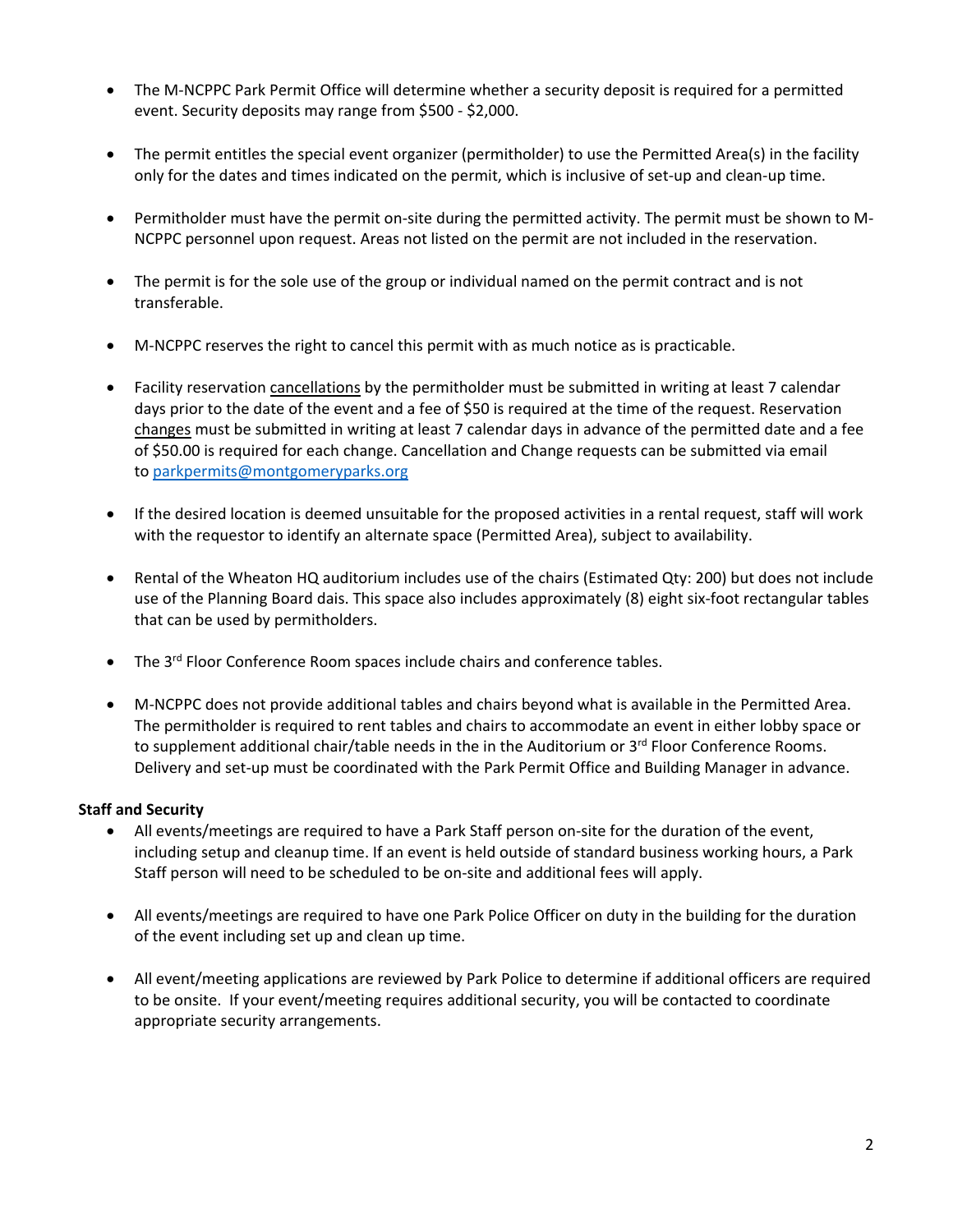Standard rates for Park Staff and additional Park Police officers are as follows:

| Service Professional* | <b>Standard Service</b><br>Rate per Hour | <b>Notes</b>   |
|-----------------------|------------------------------------------|----------------|
| Park Staff            | \$45 per staff                           | 3 hour minimum |
| Park Police Officer   | \$65 per officer                         | 3 hour minimum |

\*Rates will be higher if an event is scheduled on an M‐NCPPC‐observed holiday

#### **Entertainment, Music, and Décor**

- Bands, amplified sound, and music must be maintained at acceptable levels and adhere to any special conditions of use or may be shut down. Entertainment should not be at a level as to disturb building occupants or the surrounding community.
- Decorations may not be affixed to walls, suspended from ceilings, or affixed to any handrails, or flooring. Nails, glue, tape, screws, push pins, metal hooks, or damaging adhesives on any surface are not allowed. Balloons, glitter, and confetti are not permitted inside the facility.

### **Audio‐Visual (A/V) / IT**

- Livestreaming online of permitted activities in the Wheaton HQ Auditorium is **not** included in the rental. Users will **not** be permitted to stream events on M‐NCPPC livestream channels. Permitholders may bring their own streaming equipment if they need to live stream an event. If permitholders need to stream events, additional coordination with M‐NCPPC staff may be required to ensure system compatibility at an additional cost.
- Virtual conferencing using platforms such as Microsoft Teams, Microsoft Teams Live or Zoom is only available as part of the permitted use if the permitholders organization has the appropriate Virtual Teleconference License (VTC). M‐NCPPC will not create virtual conferencing meetings for room rentals. Coordination with M‐NCPPC staff prior to the event date may be required to confirm system compatibility.
- **Authorization of the use of the Wheaton HQ Auditorium Audio‐Visual and/or IT equipment is separate from authorization to rent this room. A/V and IT use in the auditorium must be specifically requested on the permitting application and will require an additional fee, otherwise that service will not be provided in the auditorium rental. Permitholders are not authorized to operate the A/V or IT systems.** Use of the auditorium's A/V and/or IT systems will be permitted only when M‐NCPPC's IT vendor has been contracted to provide this service. There is a three‐hour minimum required for the vendor and must allow 1 hour for set‐up before the event and 30 minutes to shut down equipment after the event. Fees for this service are as follows:

| <b>Service Professional</b>     | <b>Standard</b><br><b>Service Rate</b><br>per Hour | <b>Mon-Fri (Before/After</b><br>Hours)<br>Rate per Hour | Saturday, Sunday,<br><b>Holidays Hours Rate</b><br>per Hour | <b>Notes</b>   |
|---------------------------------|----------------------------------------------------|---------------------------------------------------------|-------------------------------------------------------------|----------------|
| IT Vendor/Service<br>Technician | \$150.00                                           | \$225.00                                                | \$300.00                                                    | 3 hour minimum |

 Permitholders may be subject to additional fees/fines if equipment is used unsupervised and left unusable for future events.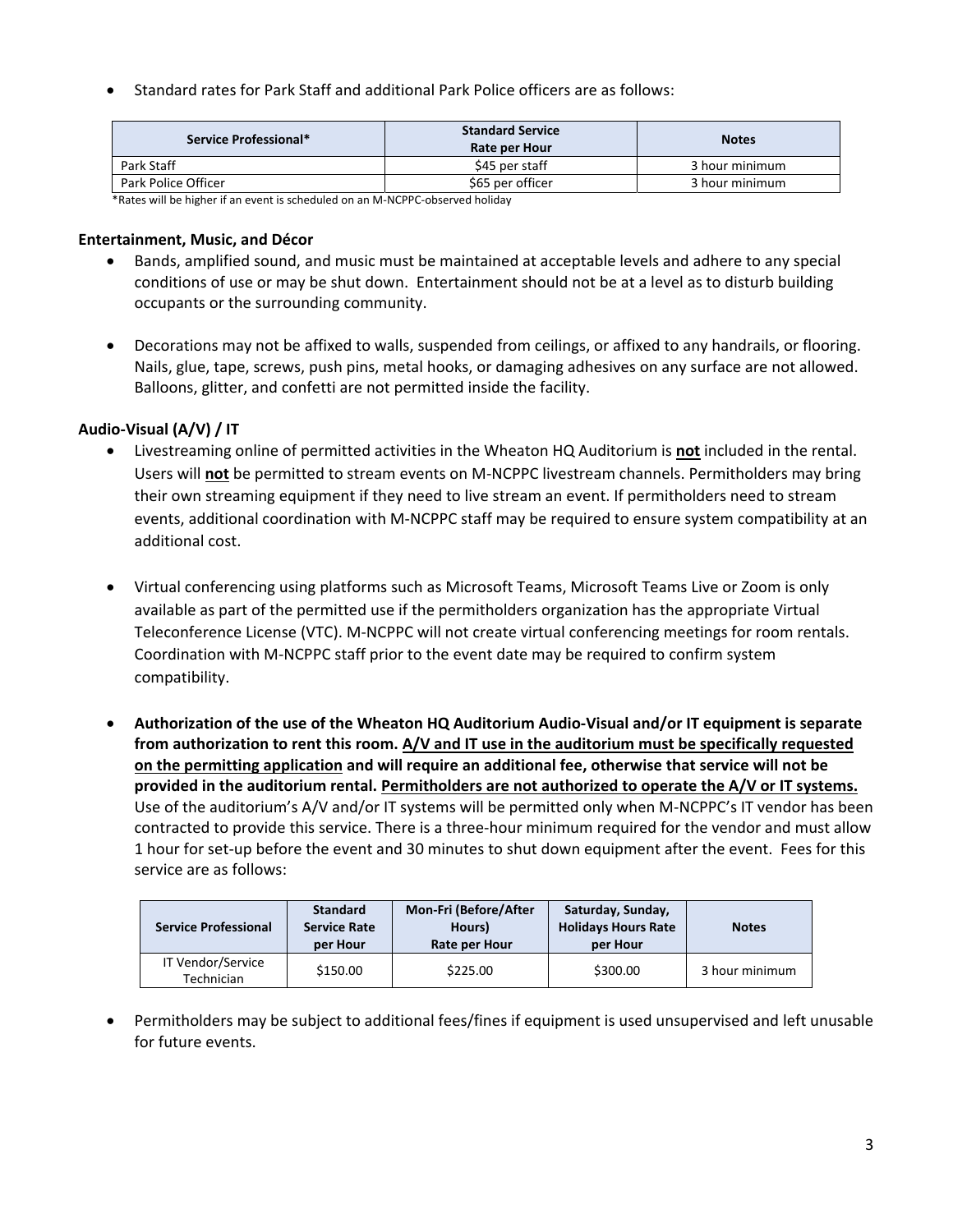### **Alcohol and Tobacco**

- No food or drink are permitted in the Auditorium. No beer or alcohol is allowed on‐site unless specifically requested and approved by M‐NCPPC. A separate permit may be required from Montgomery County – Alcohol Beverage Service.
- The use of tobacco products is not permitted anywhere in the Wheaton HQ building. This includes cigarettes, cigars, chewing tobacco, snuff or vaping.

#### **Money Collection and Fundraising**

- No fundraising or charging admission or other fees is allowed at the Wheaton HQ without the express written permission of M‐NCPPC.
- Event organizers hosting fundraising events must provide proof of their organizations 501(c)(3) or nonprofit status or indicate how monies raised will be used or submit a signed letter from a charity or nonprofit acknowledging the fundraiser.

### **Youth Events**

 One adult chaperone over 21 years of age is required for every 10 youths under 18 years of age. A chaperone list with names, addresses and telephone numbers should be submitted in advance of the event date.

### **Parking, Traffic, and Transportation**

- All parking in the building garage and surrounding parking lots require payment.
- Public paid parking is available in the underground garage, in the surface lot adjacent to the Wheaton HQ, and at other nearby locations in downtown Wheaton operated by the Montgomery County Department of Transportation. Please refer to https://www.montgomerycountymd.gov/DOT‐Parking/Parking‐ Facilities/WheatonPLD.html for additional information including parking locations and fees.
- Use of the Wheaton Metrorail across from the Wheaton HQ or carpooling to events is encouraged to retain open public parking spaces for public use of parking.
- Additional Park Police Officers are required to be onsite for road closures or if traffic management is anticipated for your event. You will be contacted directly by Park Police to coordinate appropriate security measures.
- The permitholder may be asked to provide a detailed map outlining possible road closures for review and a traffic management plan to handle parking for attendees, VIPs, staff and volunteers, as well as plan of action for busing and or other forms of group transportation if needed.

#### **Zero Impact**

- The event organizer/permitholder agrees to ensure proper care of the Permitted Area(s) in the Wheaton HQ and restore the Permitted Area(s) to the condition in which they were found. This includes placing trash and recycling in the proper containers, removal of any directional signage and decorations.
- Any damage or needed repairs will be the sole responsibility of the permitholder and will be deducted from the event security deposit and/or billed directly to permitholder as necessary.